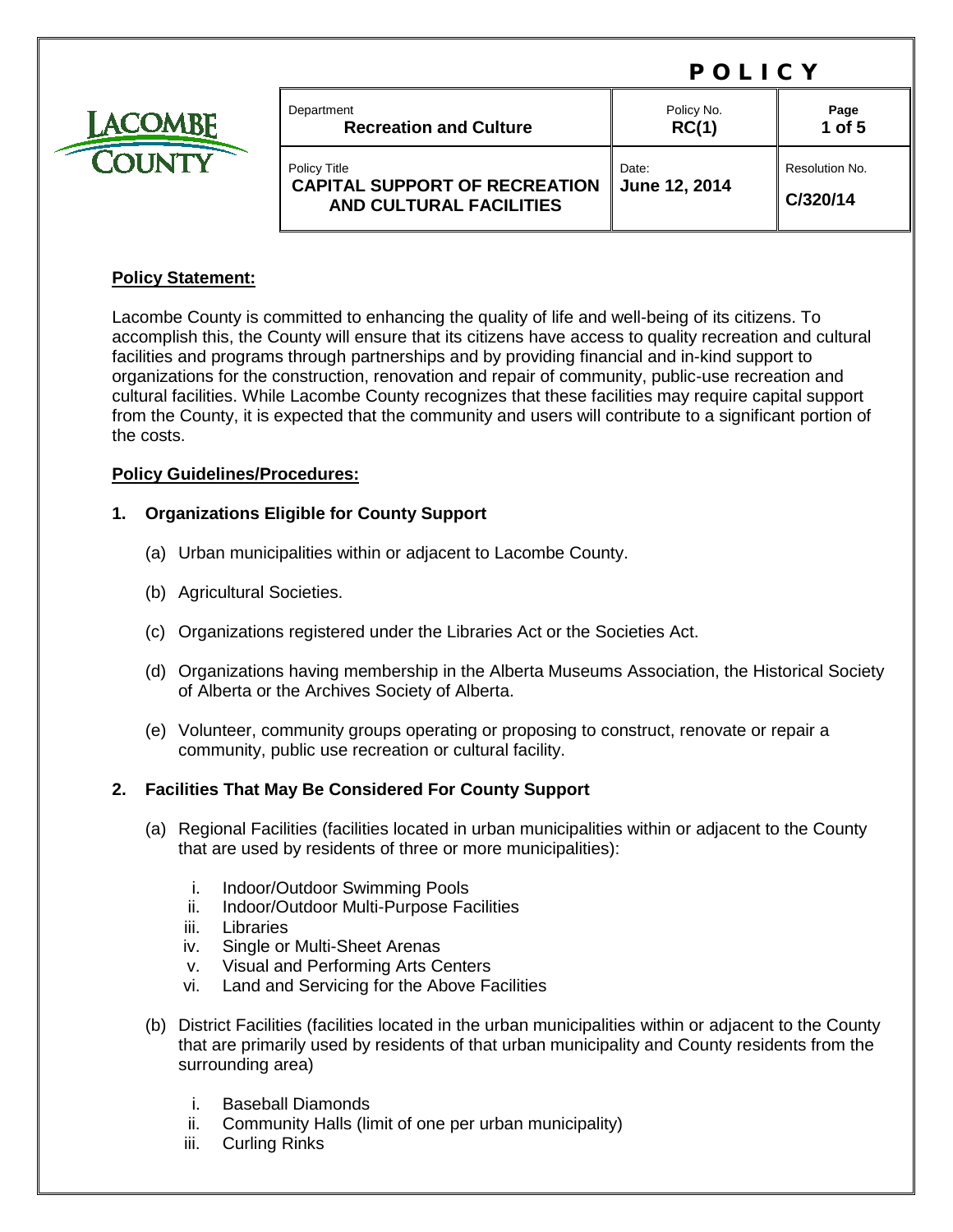Policy Title

### **CAPITAL SUPPORT OF RECREATION AND CULTURAL FACILITIES**

Policy No. **RC(1)**

Page **2 of 5**

- iv. Libraries
- 
- v. Museums<br>vi. Outdoor R **Outdoor Rinks**
- vii. Playgrounds
- viii. Single or Multi-sheet Arenas
- ix. Soccer Fields
- x. Skateboard Parks
- xi. Trails (excluding Blackfalds, Lacombe and municipalities outside of the County's boundaries)
- xii. Water Parks
- xiii. Land and Servicing for the Above Facilities
- (c) Community Facilities (facilities located in Lacombe County that are primarily used by Lacombe County residents)
	- i. Baseball Diamonds
	- ii. Community Halls
	- iii. Libraries
	- iv. Museums
	- v. Outdoor Rinks
	- vi. Playgrounds
	- vii. Rural Lakeshore Areas
	- viii. Skateboard Parks<br>ix. Trails
	- **Trails**
	- x. Land and Servicing for the Above Facilities

# **3. Facilities Not Eligible For County Support**

- (a) Private or commercial sector facilities.
- (b) Facilities or components thereof that have restricted or extremely limited public use.

# **4. Conditions of County Support**

- (a) A completed application form, and supporting documentation, if required, must accompany all requests. Applications may be submitted at any time throughout the year.
- (b) The project must be deemed by Council as providing a benefit to all or part of the County.
- (c) The land that the facility (or proposed facility) is located on must be owned by an organization identified in Section 1 of this policy, the County or the Province of Alberta.
- (d) There must be strong community support for the project. The County may require the facility proponents to host a meeting for the purpose of 1) presenting the project proposal to the community, and 2) determining the level of community support for the project.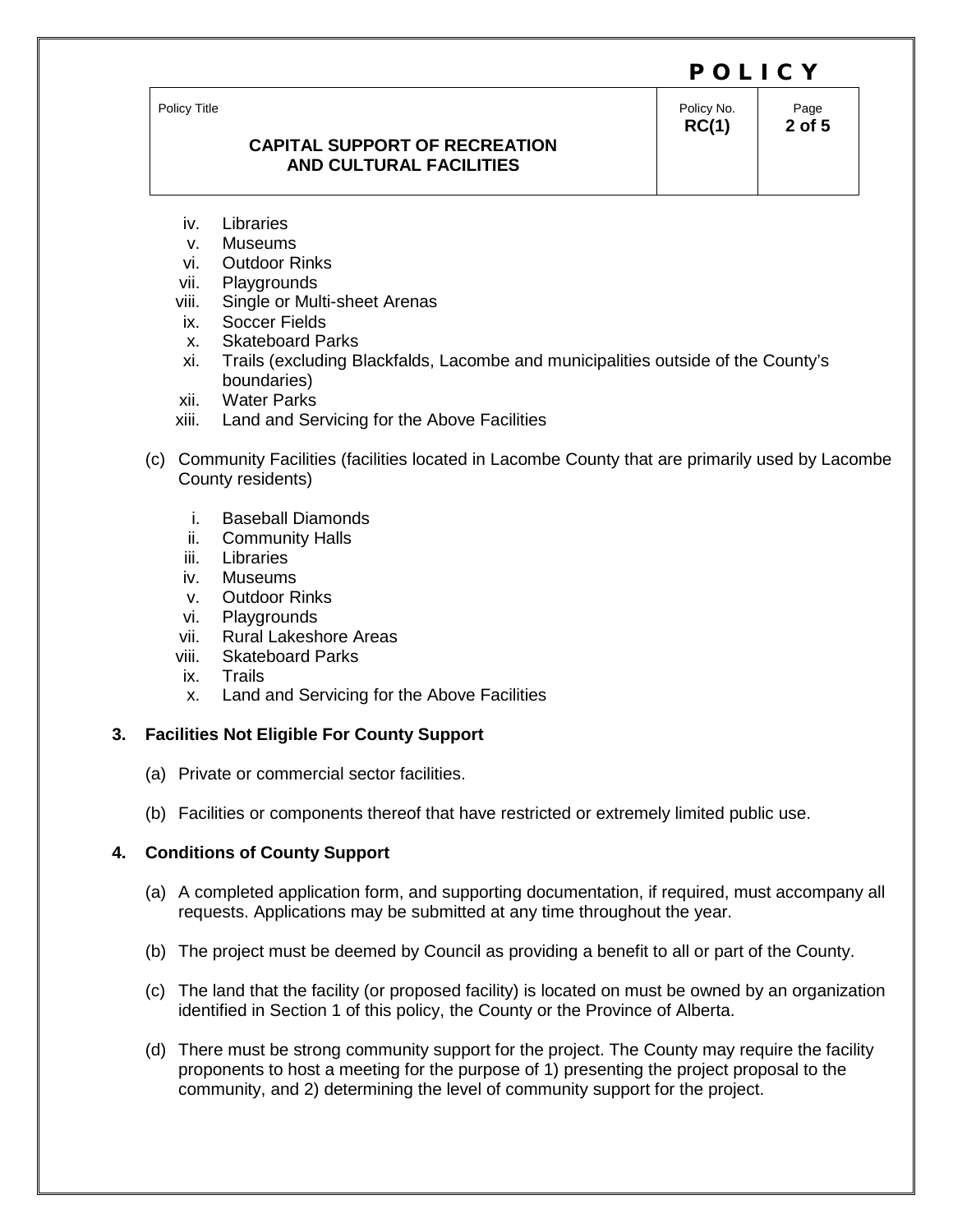|                                                                                        | POLICY              |                |
|----------------------------------------------------------------------------------------|---------------------|----------------|
| Policy Title<br><b>CAPITAL SUPPORT OF RECREATION</b><br><b>AND CULTURAL FACILITIES</b> | Policy No.<br>RC(1) | Page<br>3 of 5 |

- (e) There must be demonstrated support by the urban municipality in which the facility is to be located in for the project and the operational costs of the facility.
- (f) A plan identifying how the operational costs of the facility will be addressed must be provided prior to County capital support being considered.
- (g) The County must be involved in the planning stages of the project. An advisory committee, with a County representative being a member of in a non‐voting, liaison capacity, may be required for projects exceeding \$500,000 in value, and must be established for projects exceeding \$1 million in value. A representative of the respective urban municipality shall also be invited to be a member of the advisory committee.
- (h) A funding agreement may be required to address matters including, but not limited to, ownership of the facility in the event of dissolution of the organization, repayment of County support upon the sale of the asset constructed or purchased with County funding, etc.
- (i) The following standards will be used as guidelines when considering recreation and cultural facility support requests:

| People |
|--------|
| 5,000  |
| 2,000  |
| 10,000 |
| 10,000 |
| 15,000 |
| 20,000 |
| 25,000 |
| 5,000  |
| 2,000  |
| 10,000 |
| 2,000  |
| 10,000 |
|        |

Visual and Performing Arts Center 25,000

i. Population: The number of people required to support a facility:

ii. Driving Radius: The distance users are expected to drive to use a facility is thirty minutes for rural residents and fifteen to thirty minutes for urban residents.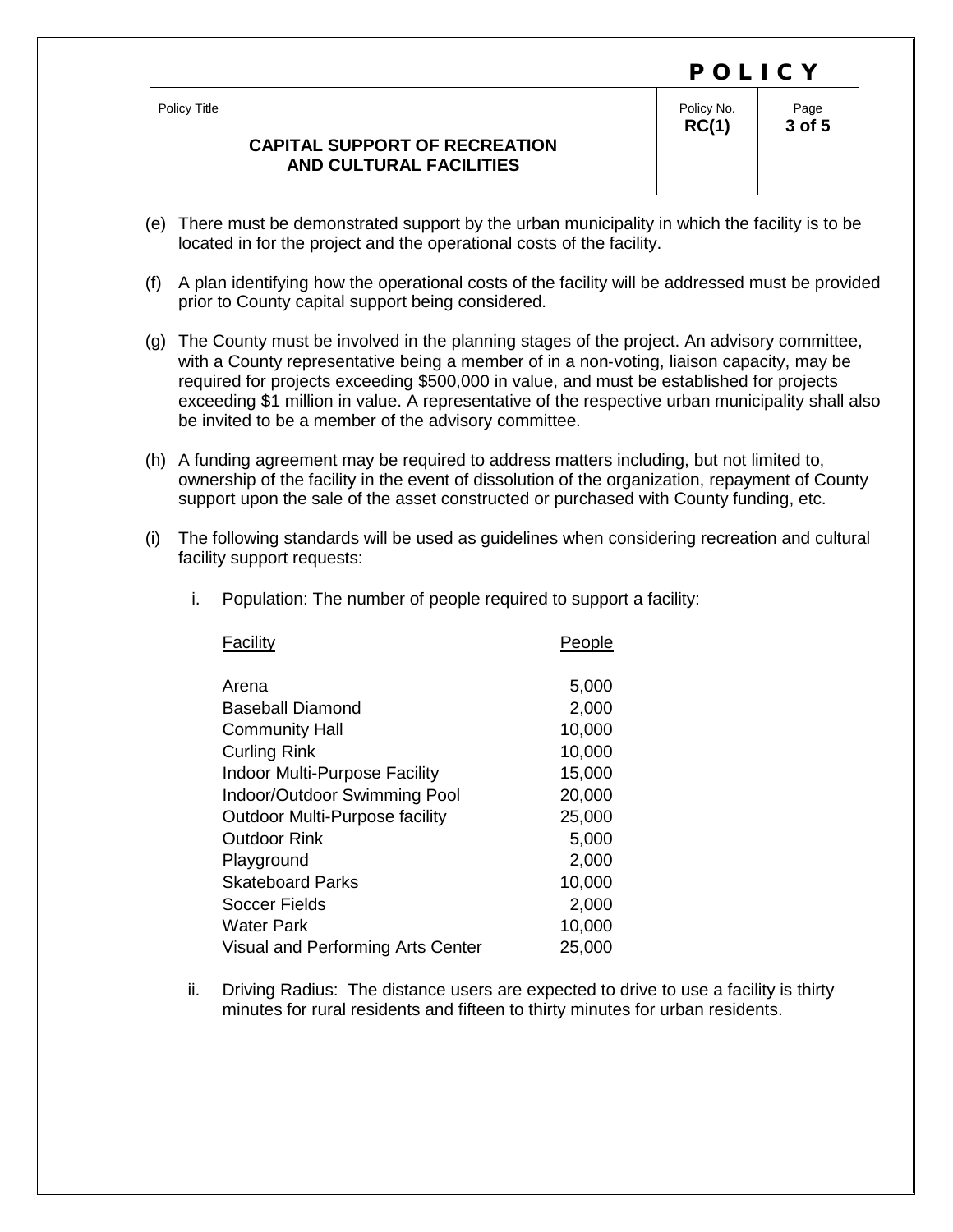| Policy Title<br><b>CAPITAL SUPPORT OF RECREATION</b><br><b>AND CULTURAL FACILITIES</b> | Policy No.<br>RC(1) | Page<br>4 of 5 |
|----------------------------------------------------------------------------------------|---------------------|----------------|

iii. Cost Recovery Rate - The percentage of costs recovered through user fees and rentals:

| Facility                              | <b>Cost Recovery Rate</b> |
|---------------------------------------|---------------------------|
|                                       |                           |
| Arena                                 | 75% - 90%                 |
| <b>Community Hall</b>                 | 75% - 90%                 |
| <b>Curling Rink</b>                   | 75% - 90%                 |
| <b>Indoor Swimming Pool</b>           | $60\% - 75\%$             |
| <b>Outdoor Swimming Pool</b>          | $50\% - 65\%$             |
| Indoor/Outdoor Multi-Purpose Facility | 75% - 90%                 |
| Visual and Performing Arts Center     | 45% - 60%                 |

iv. Utilization - The percentage of prime and non-prime time facility usage: (Prime Time: 4:00 p.m. - 11:00 p.m. on Monday - Friday and 7:00 a.m. to 11:00 p.m. on Saturday and Sunday. Non-prime Time: 7:00 a.m. to 4:00 p.m. on Monday to Friday)

| Facility                              | <b>Prime Time</b> | Non-Prime Time |
|---------------------------------------|-------------------|----------------|
| Arena                                 | 100%              | 25%            |
| <b>Curling Rink</b>                   | 90%               | 25%            |
| <b>Community Hall</b>                 | 90%               | 25%            |
| Indoor/Outdoor Multi-Purpose Facility | 90%               | 25%            |
| Indoor/Outdoor Pool                   | 90%               | 25%            |
| Visual and Performing Arts Center     | 90%               | 25%            |

v. Maintenance - Facilities supported by Lacombe County must have a life cycle plan and facility operation guidelines in place. Also, facilities must undergo a periodic analysis of the Cost Recovery Rate and Utilization standards identified above.

### **5. Support Criteria and Limits**

- (a) Regional and District Facilities
	- i. County support may be provided, with County resident use of the facility and projected growth of the County and the urban municipality(s) being used to establish the level of support, up to a maximum of 50% of the total project cost, and
	- ii. The urban municipality in which the facility is located in must contribute to the project in an amount reflective of its resident's use of the facility, and
	- iii. If the facility is owned or operated by an organization other than a municipality, that organization must contribute a minimum of 15% of the total project cost, in cash funds, through fundraising activities, donations and grants.